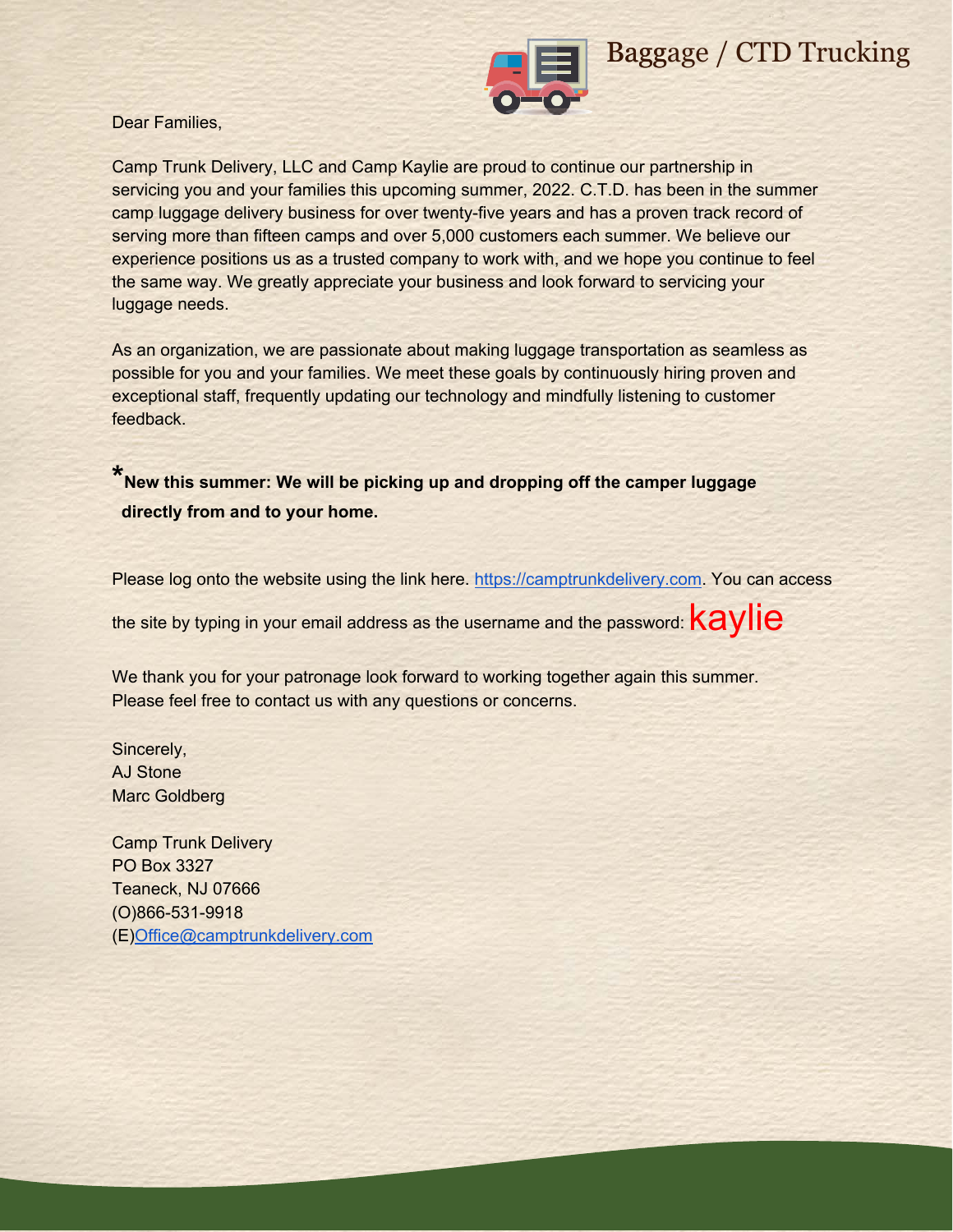

Baggage / CTD Trucking

# INSTRUCTIONS FOR REGISTERING:

Registering for Luggage Delivery Service is fast and simple. Please follow these 4 steps to sign up for service. Registration for summer 2022 opens on Februray 1, 2022. We look forward to servicing you and your families and remember:

> *Packing for sleep away camp is hard… Getting the stuff there should be easy*

*Step 1: What camp are you going to?* 

Please use the following site: [https://camptrunkdelivery.com.](https://camptrunkdelivery.com/) You can access the site by typing

in your email address as the username and the password:  $k$ aylie

### *Step 2: Where do you live?*

Please provide us with basic contact information for you and your children, so we may know where to pickup and deliver the luggage.

### *Step 3: What session are you attending?*

Boys Campers, please select session 1 and let us know if you are scheduling round trip or one-way service.

Girls Campers, please select session 2 and let us know if you scheduling round trip or one-way service.

### *Step 4: How do you pay?*

After completing the application, please click on the "READY TO PURCHASE" option. We only accept credit cards this year. Please note our website is safe and secure to provide credit card information.

We thank you for your patronage and look forward to providing service for you this summer.